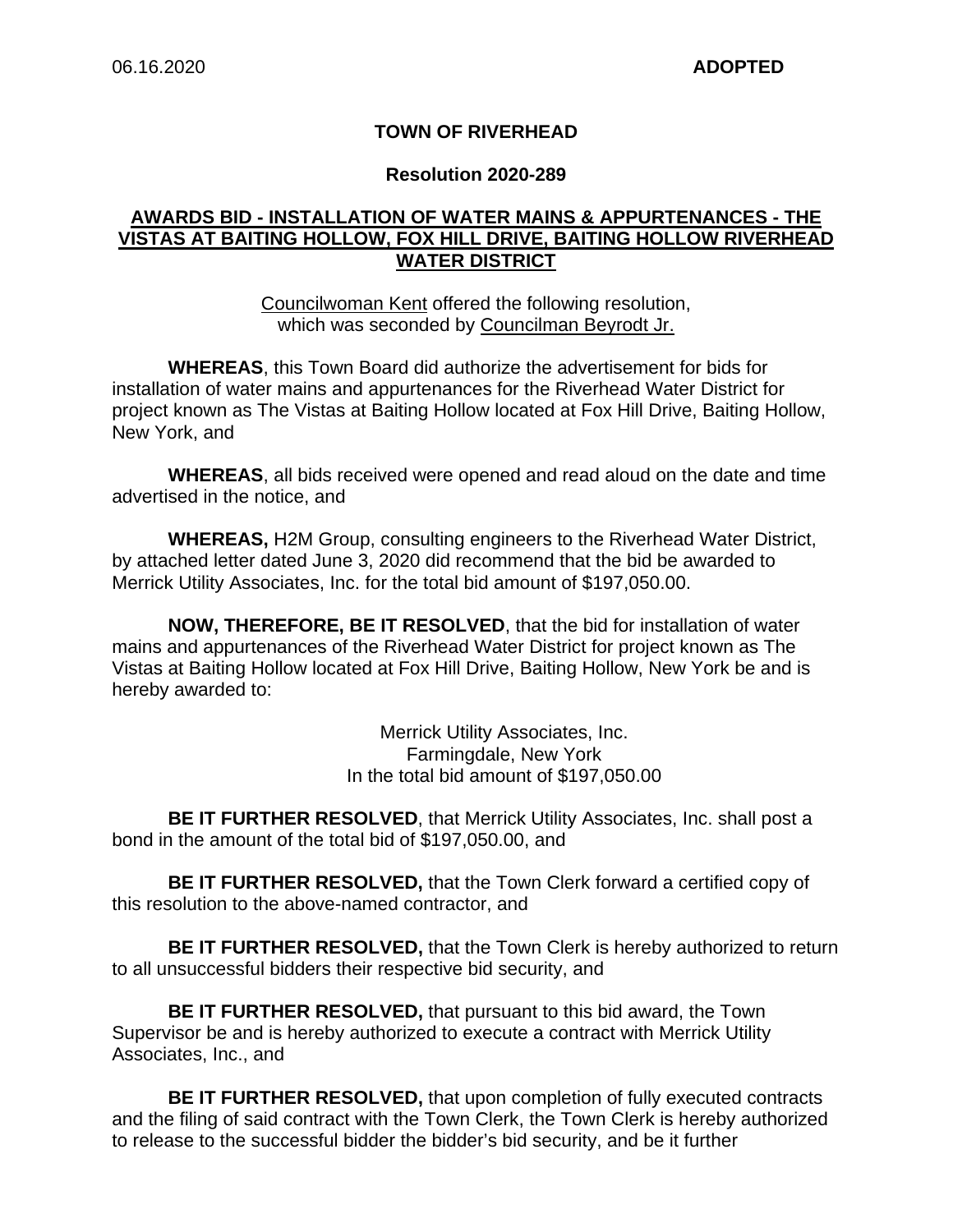**RESOLVED**, all Town Hall Departments may review and obtain a copy of this resolution from the electronic storage device and if needed, a certified copy of same may be obtained from the Office of the Town Clerk.

# **THE VOTE**

| <b>RESULT:</b> | <b>ADOPTED [UNANIMOUS]</b>                     |  |
|----------------|------------------------------------------------|--|
| <b>MOVER:</b>  | Catherine Kent, Councilwoman                   |  |
|                | <b>SECONDER:</b> Frank Beyrodt Jr., Councilman |  |
| AYES:          | Aguiar, Giglio, Hubbard, Kent, Beyrodt Jr.     |  |